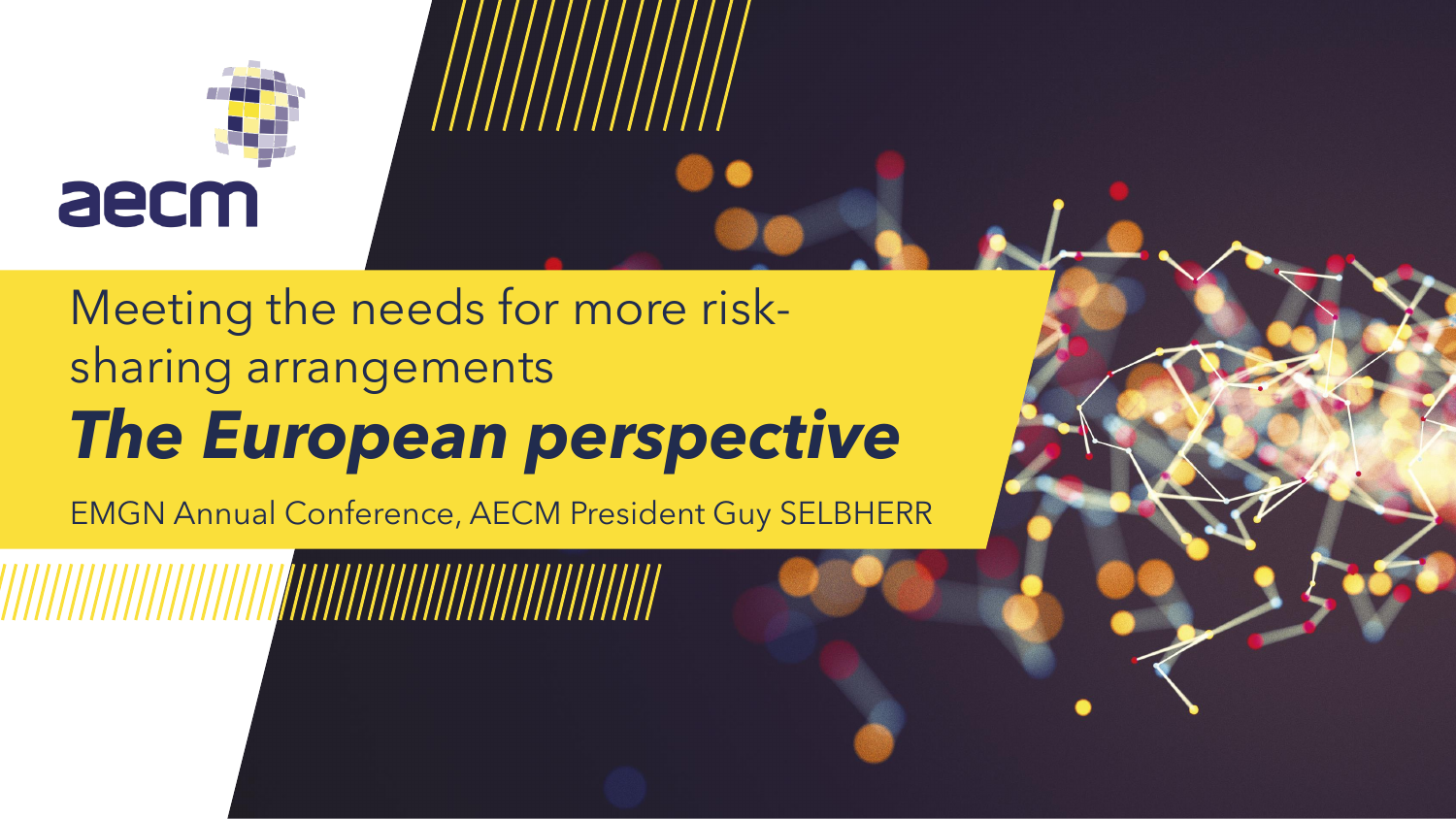### **AECM and its members**



|  | AT        | aws<br><b>NÖBEG</b>     |  | DE        | <b>VDB</b>    |
|--|-----------|-------------------------|--|-----------|---------------|
|  |           |                         |  | GR        | <b>HDB</b>    |
|  | <b>AZ</b> | <b>MCGF</b>             |  |           | <b>TMEDE</b>  |
|  | ВE        | <b>Fonds Bruxellois</b> |  | HU        | <b>AVHGA</b>  |
|  |           | PMV/z Waar-             |  |           | Garantiga     |
|  |           | borgen                  |  |           | MVA           |
|  |           | <b>SOWALFIN</b>         |  | ΙE        | <b>SBCI</b>   |
|  | ВA        | <b>GF Srpska</b>        |  | ΙT        | Assoconfidi   |
|  | ΒG        | <b>NGF</b>              |  |           | <b>ISMEA</b>  |
|  |           | <b>MGFSME</b>           |  | <b>XK</b> | <b>KCGF</b>   |
|  | <b>HR</b> | <b>HAMAG BICRO</b>      |  | LV        | <b>ALTUM</b>  |
|  | CZ        | <b>NRB</b>              |  | LT        | Garfondas     |
|  | <b>EE</b> | <b>KredEx</b>           |  |           | <b>INVEGA</b> |
|  | FI        | Finnvera                |  | LU        | МC            |
|  | <b>FR</b> | <b>Bpifrance</b>        |  |           | MPME          |
|  |           | <b>EDC</b>              |  | МT        | MDB           |
|  |           | <b>SIAGI</b>            |  | ΝL        | RVO           |
|  |           | SOCAMA                  |  |           |               |

| PL        | BGK                 |
|-----------|---------------------|
| PT        | BPF                 |
| <b>RO</b> | <b>FGCR</b>         |
|           | <b>FNGCIMM</b>      |
|           | FRC                 |
| RU        | <b>FSECA</b>        |
| <b>RS</b> | <b>GF Vojvodina</b> |
| SI        | <b>SEF</b>          |
|           | <b>SRDF</b>         |
| ES        | <b>CESGAR</b>       |
| CH        | NSGI                |
| <b>TR</b> | <b>KGF</b>          |
|           | <b>TESKOMB</b>      |
| UK        | BBB                 |
|           |                     |



Partners: REGAR, SME Finance Forum, **EMGN**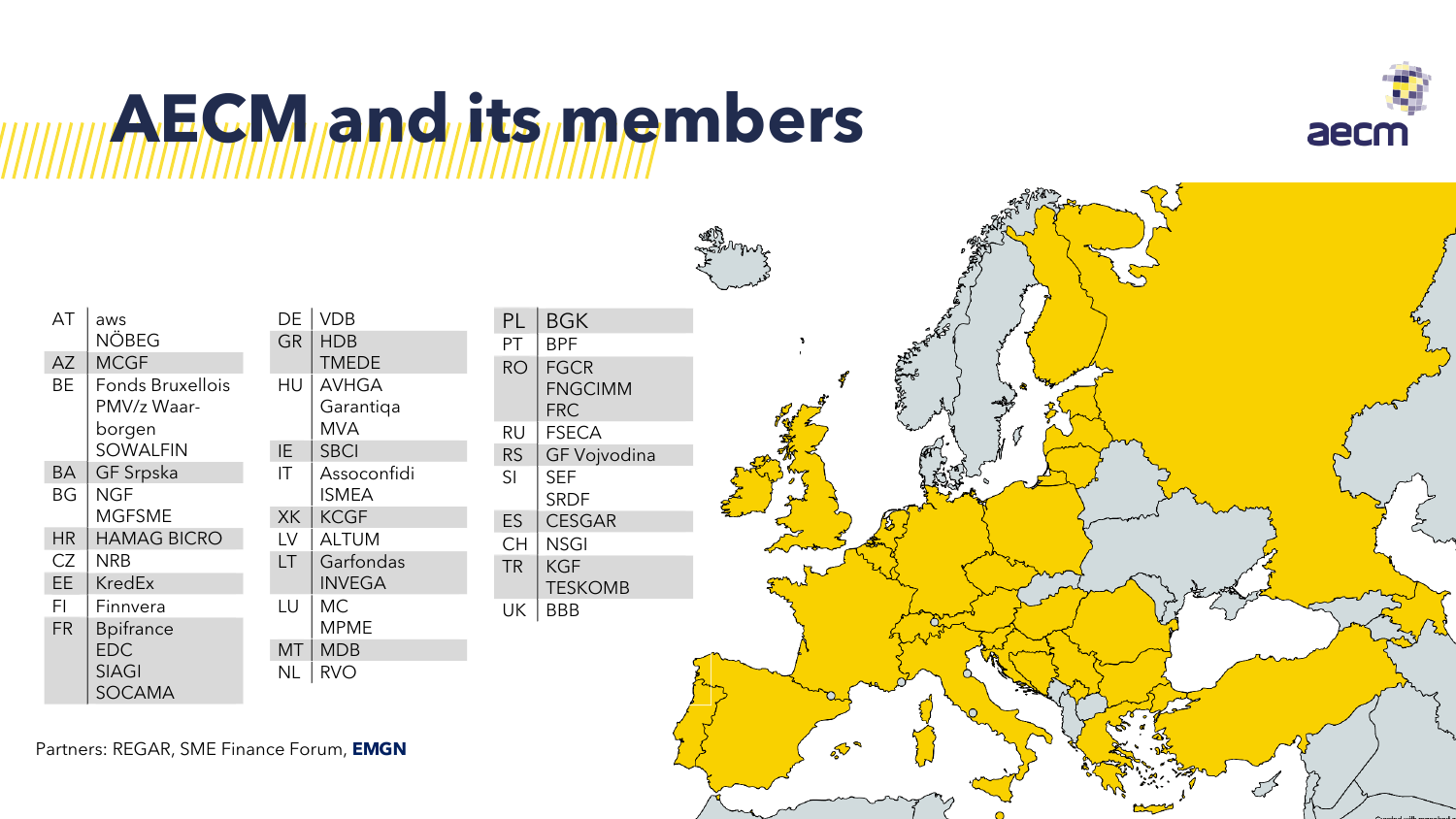

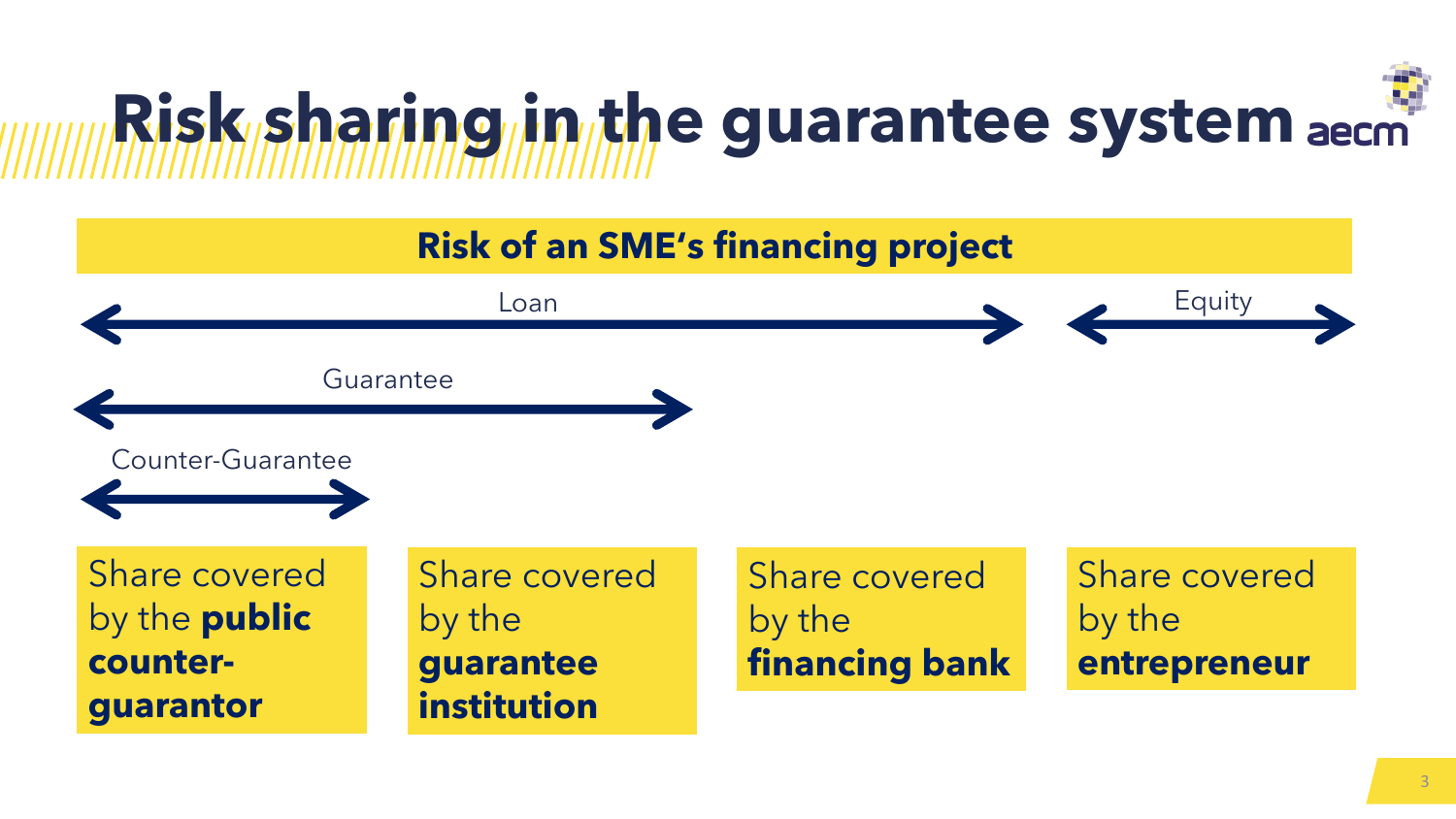### **Share covered by the public counter-guarantor**

- Capped or uncapped counter-guarantee
- Explicit or implicit "counter-guarantee"
- Fully provisioned or partly provisioned
- Price
- Different levels of coverage
- Setting of conditions: risk share to be borne by other partners, fees, etc.
- Granted by different government levels:
	- o municipal (local)
	- o Regional
	- o National
	- o supra-national : Pan-European Guarantee Fund (EGF)
	- o EU : formerly COSME, InnovFin, etc.; now: InvestEU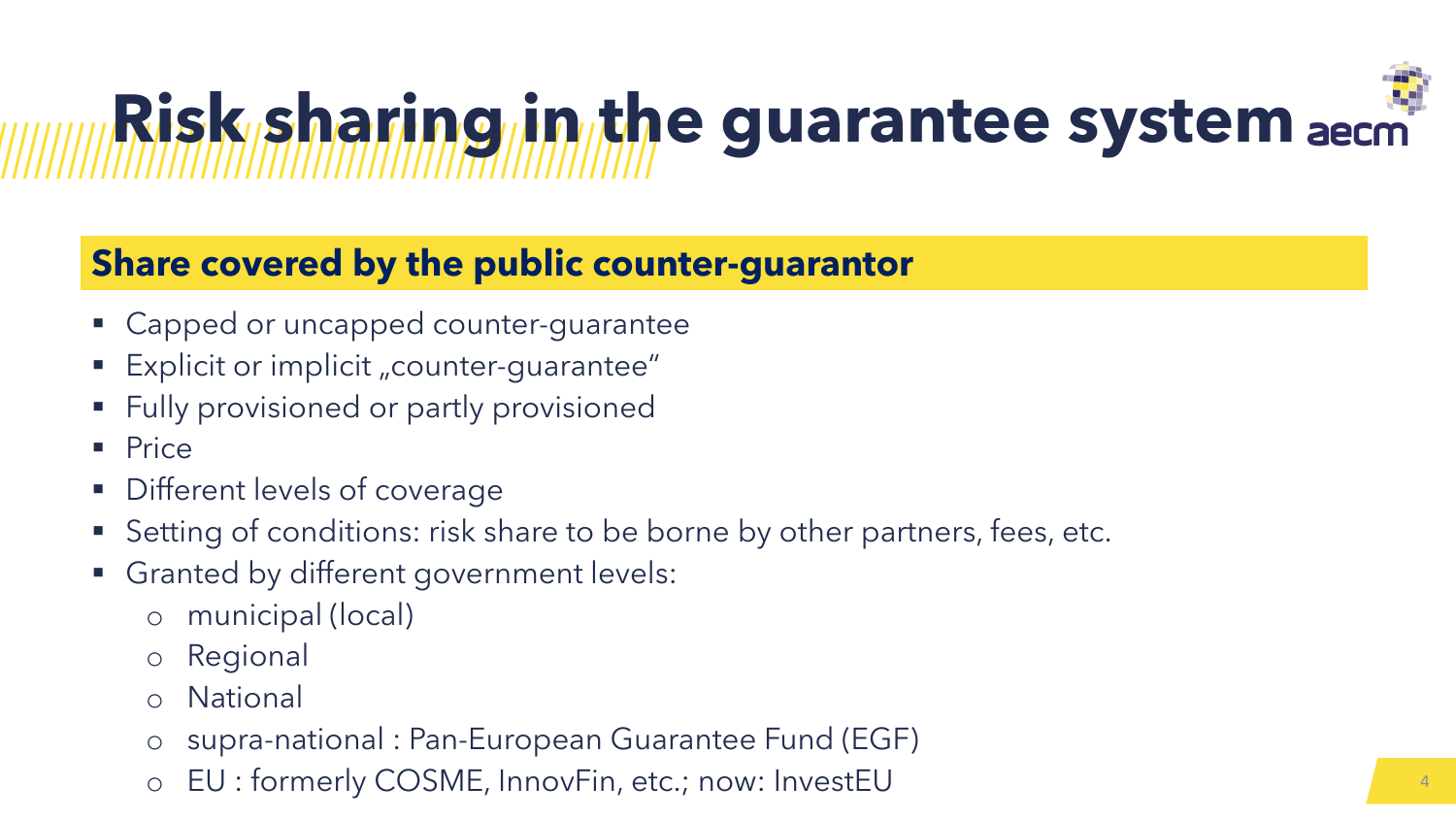

#### **Type of counter-guarantee used by AECM members**

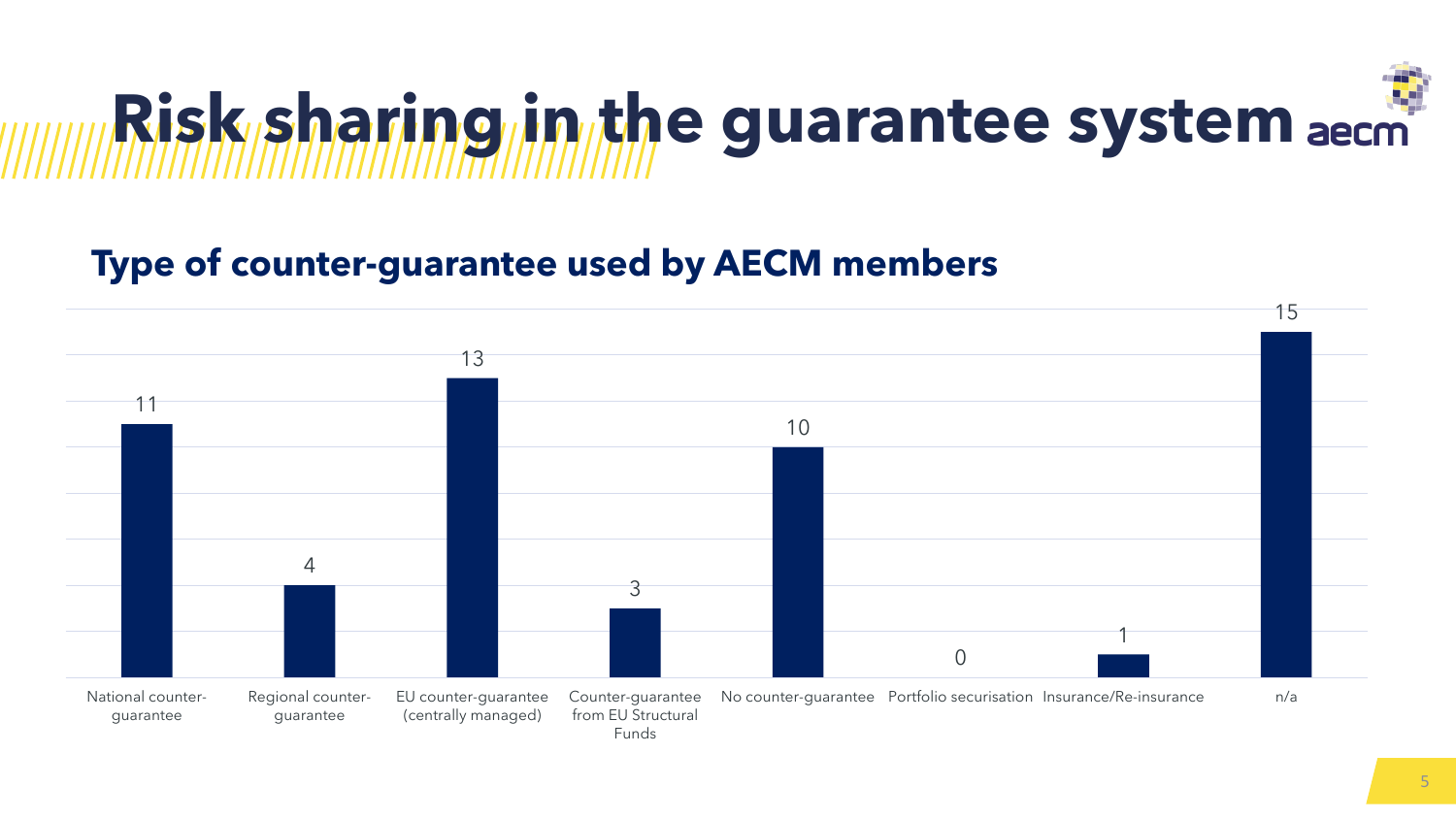### **Share covered by the guarantee institution**

- Guarantee institutions usually top up public coverage secured by their own funds
- Different kinds of guarantee institutions: public, mixed, private, mutual

#### **AECM average as of end-2020:**

Maximum coverage rate : 84.0% (up from 80.9% in 2019) Average coverage rate : 69.2% (up from 66.0% in 2019) Weighted average coverage rate : 78.2% (up from 73.8% in 2019)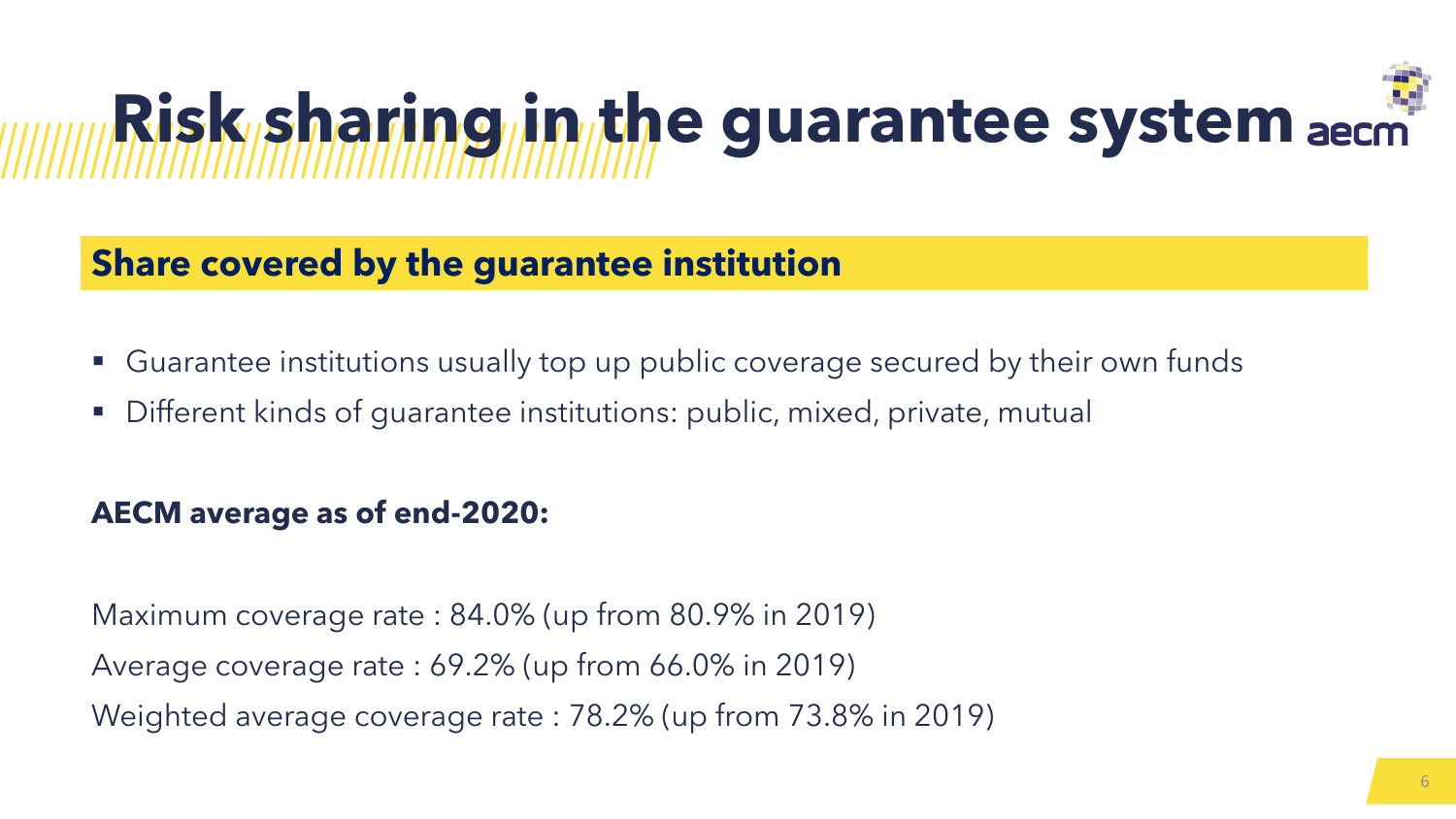#### **Share covered by the financing bank**

- Financing bank receives either individual or portfolio guarantee
- It is usually held to bear a certain part of the risk
- Receives capital relief for the share of the loan covered by the quarantee
- Loan conditions might be constrained by the guarantee: fee, requirement of a personal guarantee, duration, etc.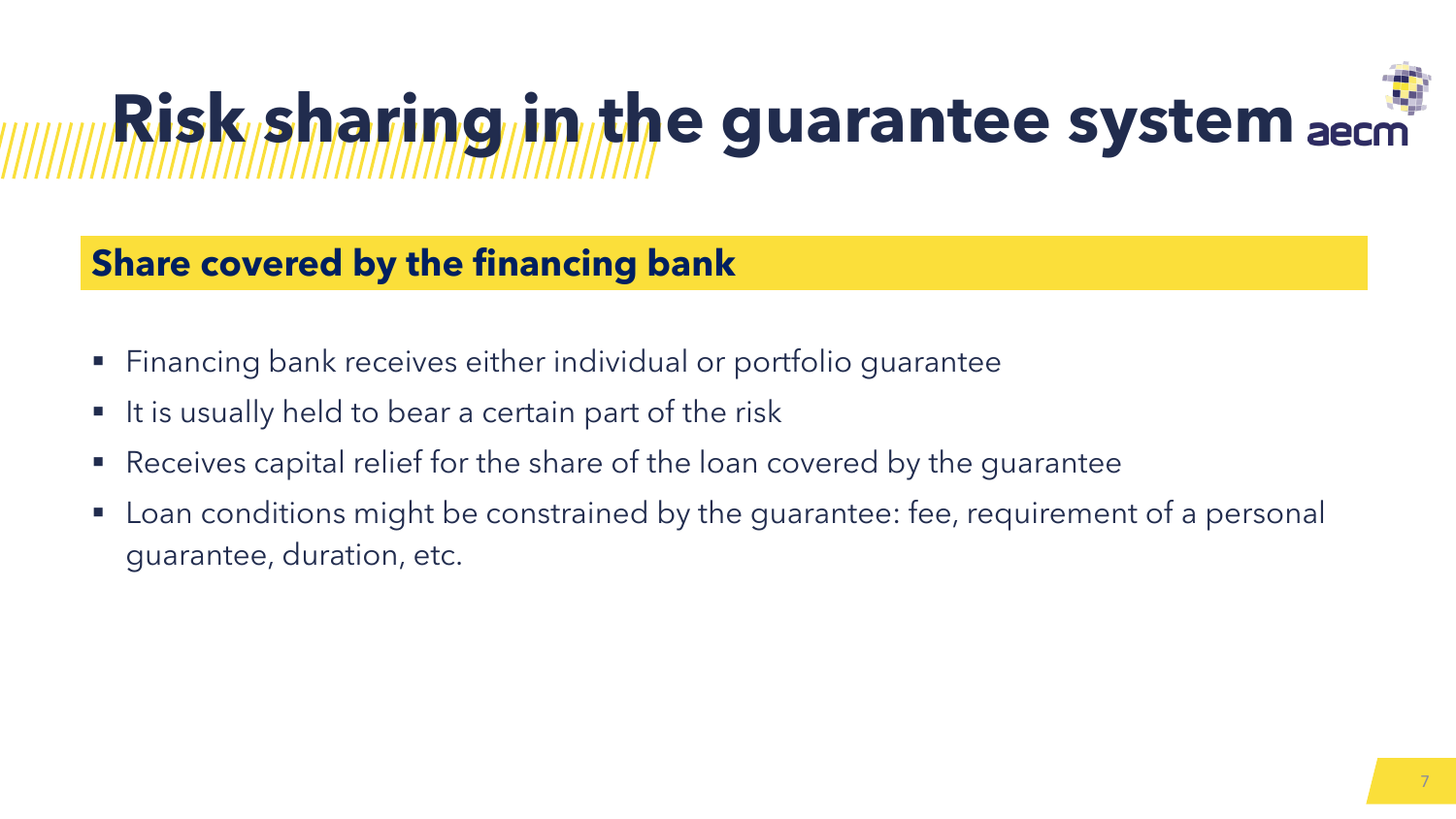#### **Share covered by the entrepreneur**

- Entrepreneur remains liable for its business activity
- **E** Is usually required to contribute own funds or collateral
- In case of a mutual guarantee scheme, he participates in the risk sharing via the fund
- Only viable firms can be supported, guarantee institution are very careful not to support zombie firms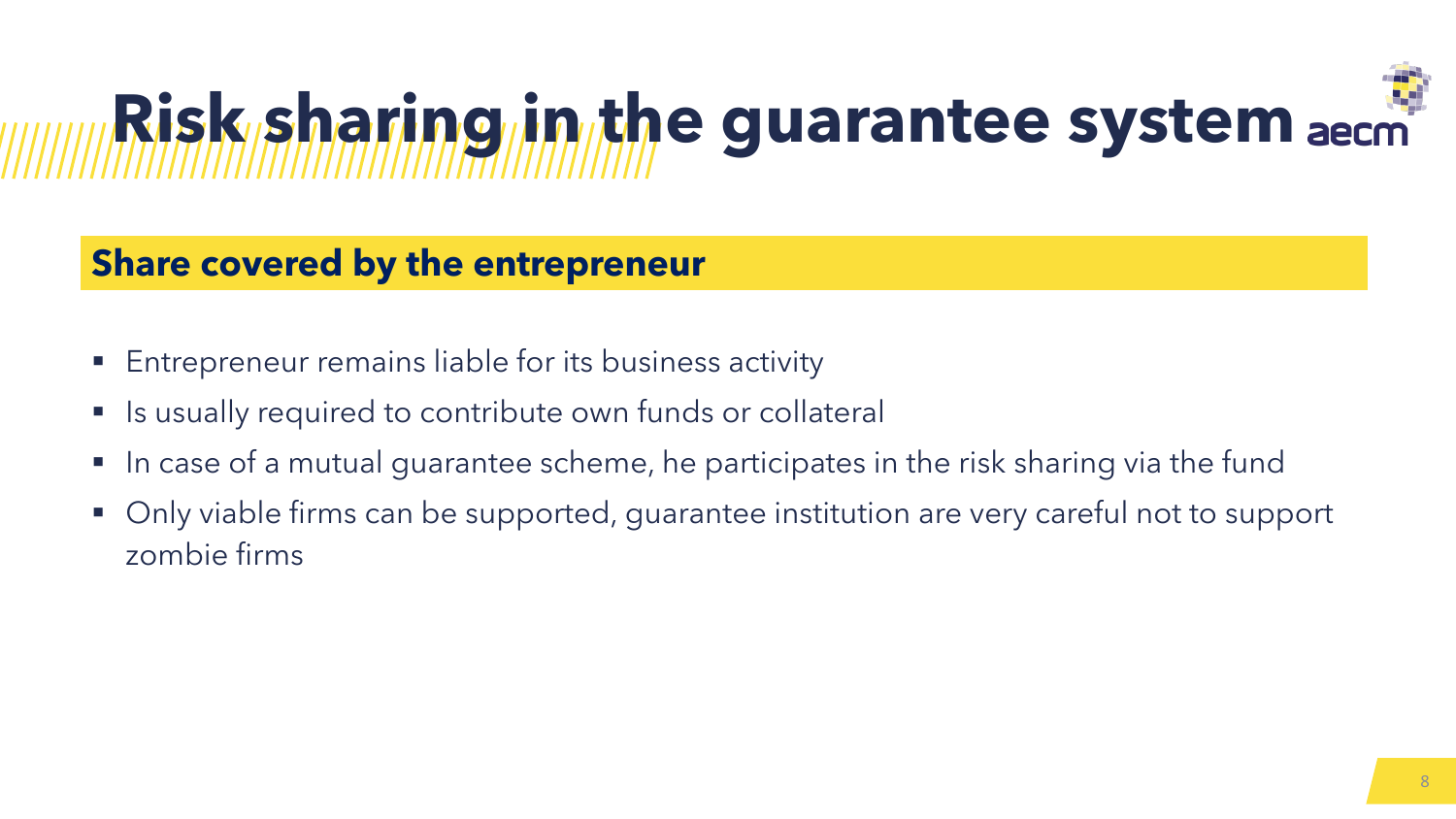

### **Covid measures**

- Increase of the quarantee capacity
- Extension of the scope of the guarantees
- **Increase of the maximum and decrease of the minimum guarantee amounts**
- **Increase of the coverage rate**
- Reduction or waiver of premiums, fees and interest
- **East-track procedures** with reduced documentation requirements
- Relaxation of repayment schemes
- **Reduction of collateral requirements**
- **Equity and quasi-equity measures**
- Offering advisory services

AECM [Publication:](https://www.flipsnack.com/aecmeurope/aecm-covid-brochure/full-view.html) "SME support in the covid crisis – The role of guarantee institutions"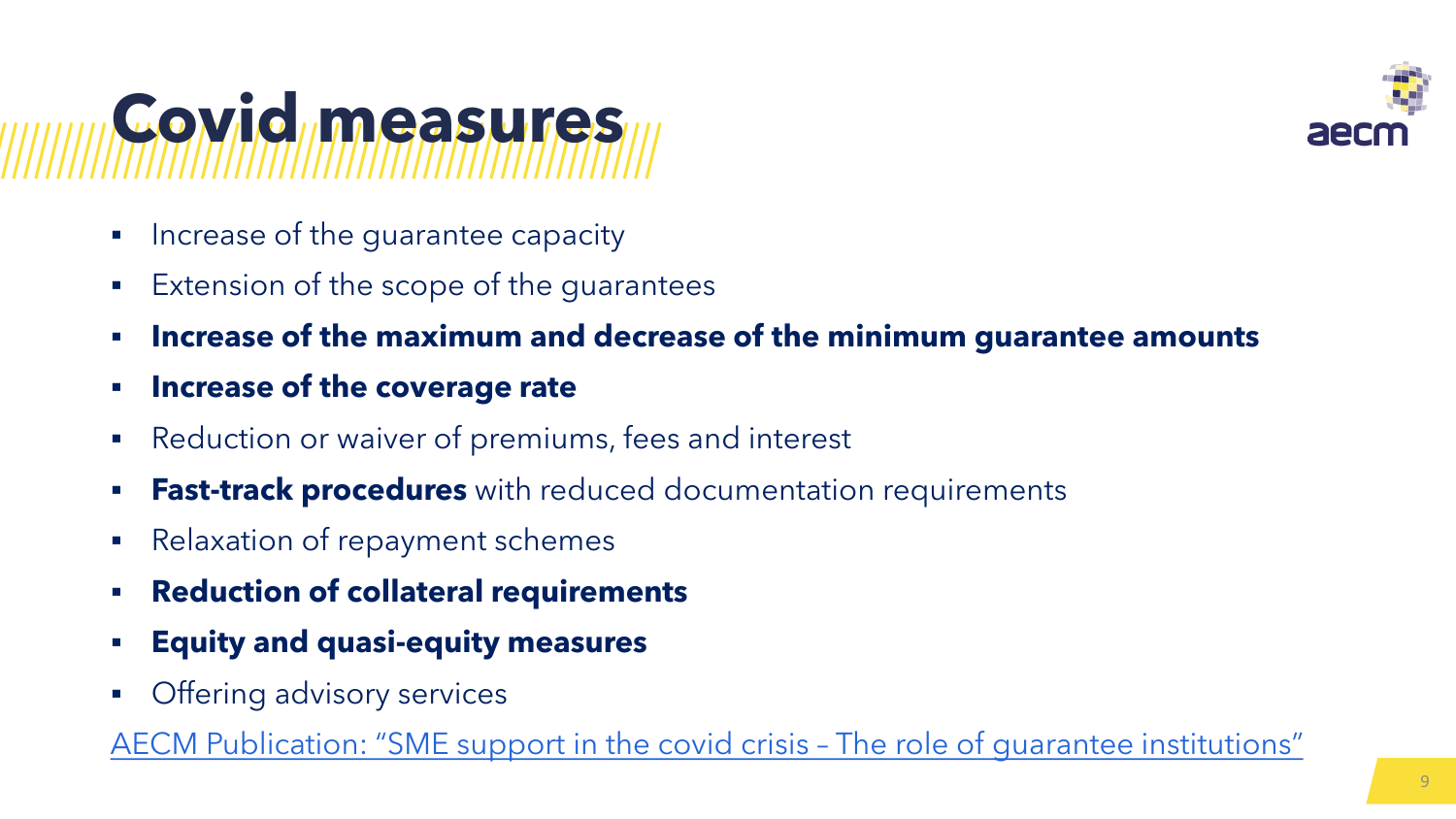## **Through the pandemic**





➢ Statistical [Yearbook](https://www.flipsnack.com/AECMeurope/aecm-statistical-yearbook-2020/full-view.html) 2020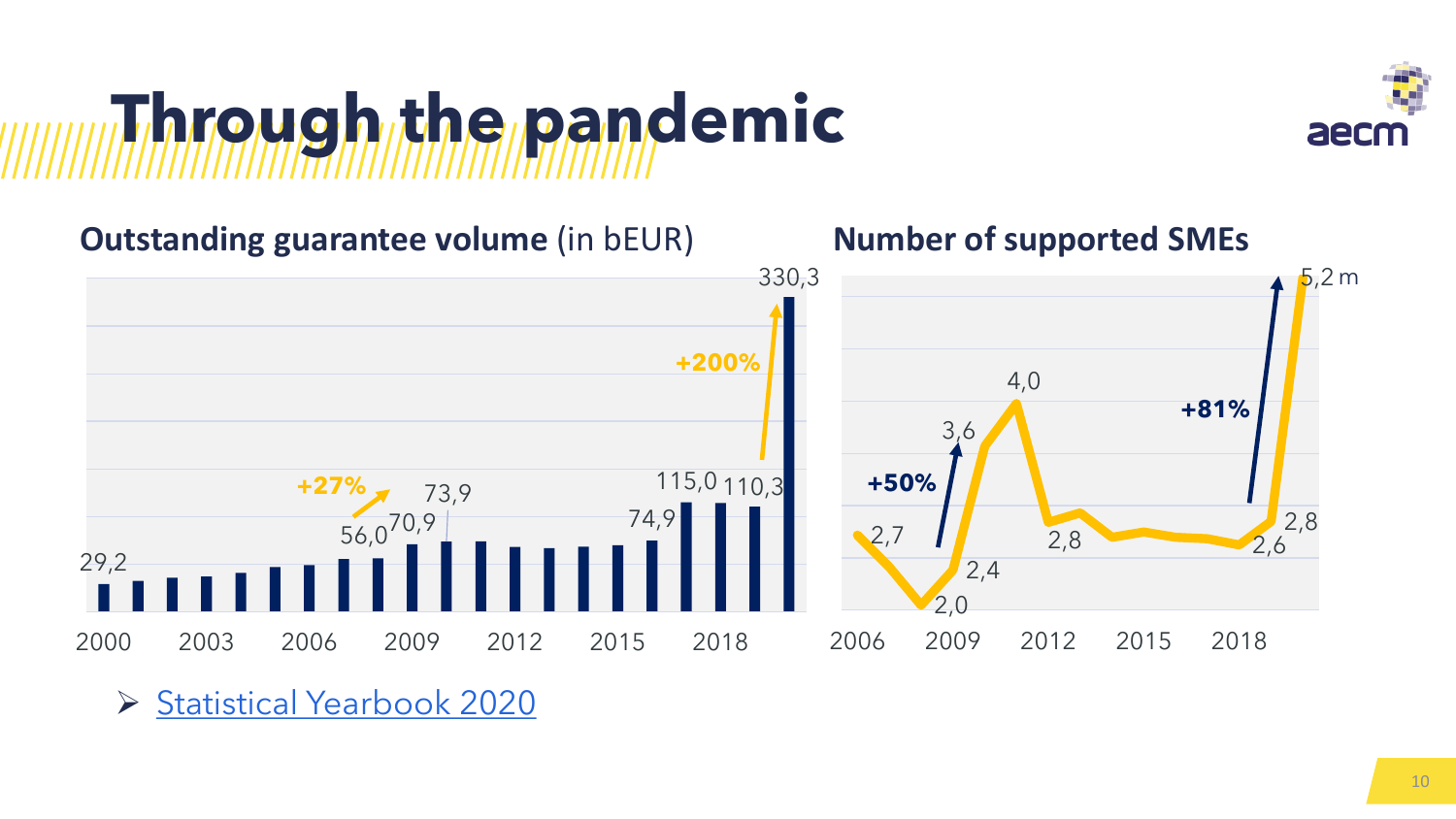

## **The impact of AECM members**

- How to convince governments to participate in the risk sharing ?
- Need to prove the financial and economic additionality
- Counter-cyclical role in crisis times + policy instrument to overcome market failure
- Positive impact of guarantee institutions' activity proved by numerous impact studies  $\Rightarrow$  overview in impact sections of AECM Statistical Yearbooks  $\frac{2019}{ } + \frac{2020}{ }$  $\frac{2019}{ } + \frac{2020}{ }$  $\frac{2019}{ } + \frac{2020}{ }$